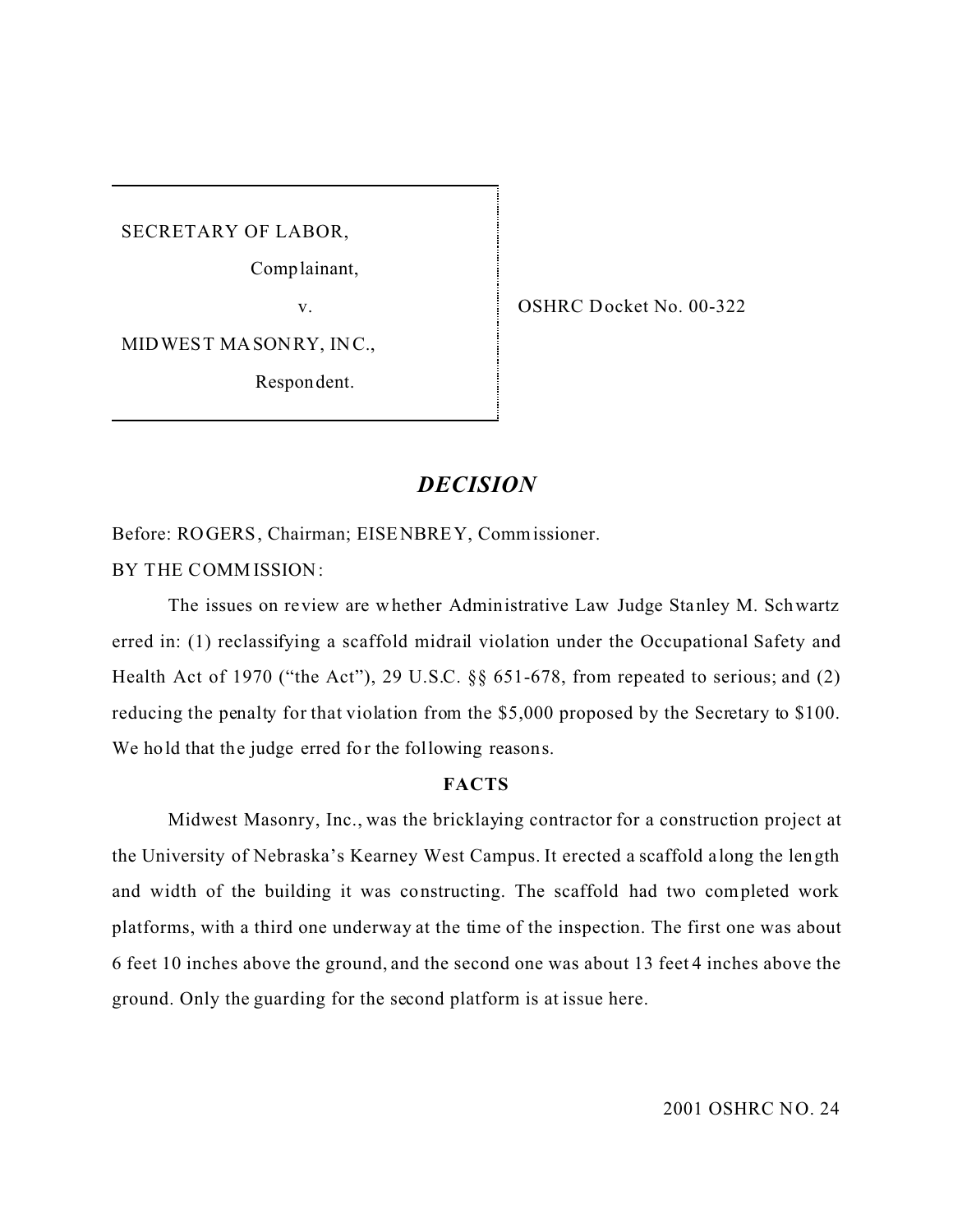-- had been placed on the second platform by Midwest employees. Midwest admits that Compliance Officer ("CO") Dean Craig of the Occupational Safety and Health Administration ("OSHA") inspected the site on De cember 10, 1999. Various materials - including bundles of bricks, a masonry saw, a "mud" (mortar) board, and a pair of coveralls during the stocking operation those employees had worked at the perime ter without midrail protection.<sup>1</sup> OSHA cited Midwest for failure to provide midrails as required by section  $1926.451(g)(4)(i)$ .<sup>2</sup> No employees were working on the platform at the time of the inspection. On the one hand, no bricklaying had been done from the second platform; on the other hand, the materials stocked on the second level were not used in the erection of the scaffolding. Midwest's President, Doug Windhorst, was in the process of bringing additional railings to the site.

<sup>2</sup>That section provides:

. . . .

<sup>&</sup>lt;sup>1</sup>The platform was constructed with cross bracing, which was attached to uprights every four feet, and which intersected approximately 42 inches above the platform. That cross bracing could not serve as a midrail under 29 C.F.R.  $\S$  1926.451(g)(4)(xv) because the crossing point was not at the requisite height, between 20 inches and 30 inches above the work platform.

<sup>(</sup>g) *Fall protection.* (1) Each employee on a scaffold more than 10 feet (3.1 m) above a lower level shall be protected from falling to that lower level....

 $(4)$ ... $(i)$  Guardrail systems shall be installed along all open sides and ends of platforms. *Guardrail systems shall be installed before the scaffold is released for use by employees other than erection/dismantling crews*.

<sup>(</sup>Empha sis added.) "*Guardrail system* means a vertical barrier, consisting of, but not limited to, toprails, midrails, and posts, erected to prevent employees from falling off a scaffold platform or walkway to lower levels." 29 C.F.R. § 1926.450(b). "When midrails are used, they shall be installed at a height approximately midway between the top edge of the guardrail system and the platform surface." 29 C.F.R. § 1926.451(g)(4)(iv). *See also* 29 C.F.R. § 1926.451(g)(4)(ii) (top edge height of toprails on supported scaffolds placed in service before January 1, 2000 were required to be between 36 inches and 45 inches above platform surface).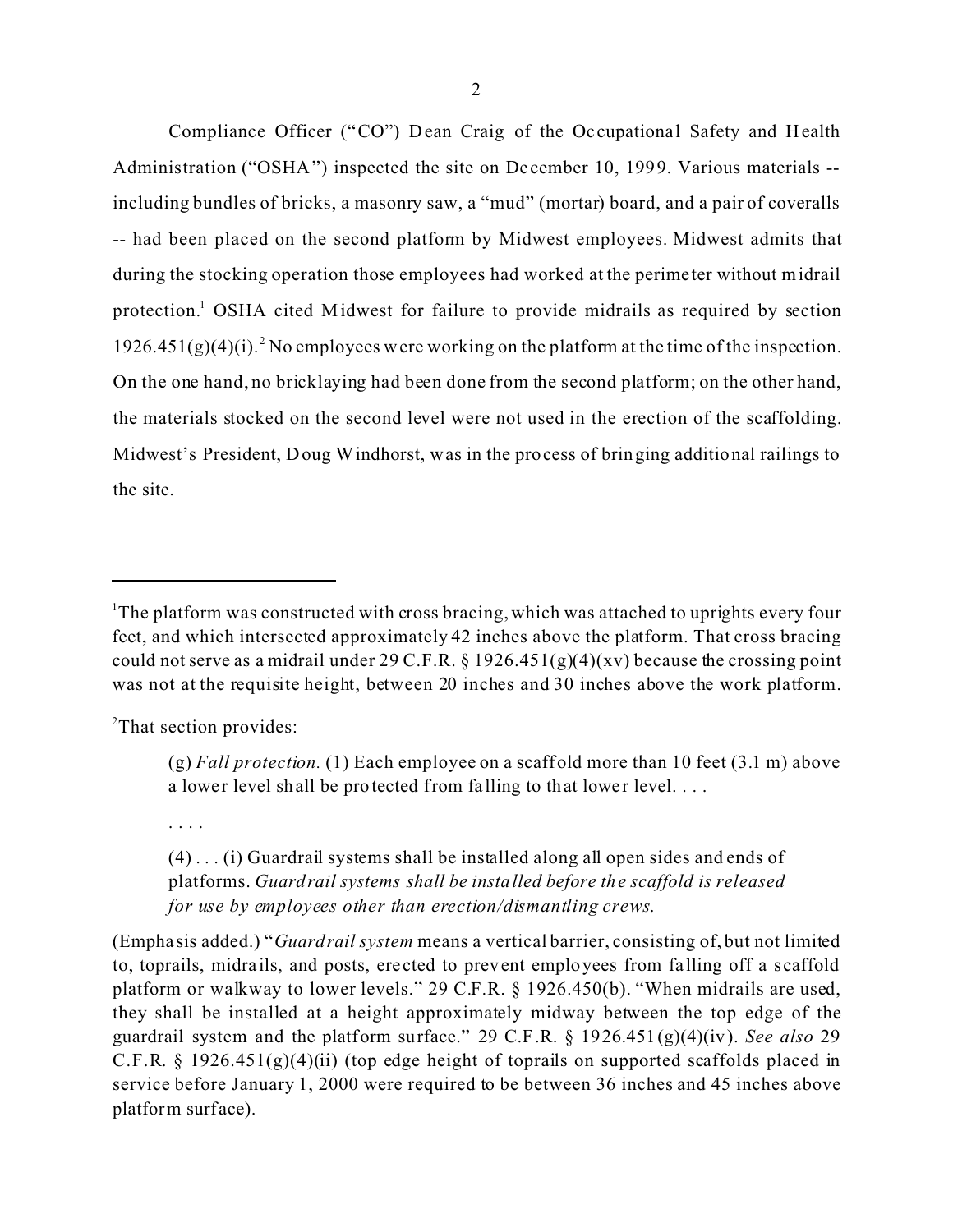The Secretary argues that this violation should be classified as repeated based on a 1997 final order for a prior sc affold guardrail violation by Midwest that was itself a repeated violation. Administrative Law Judge Benjamin Loye had affirmed that violation under the former 29 C.F.R. § 1926.451(d)(10).<sup>3</sup>*Midwest Masonry, Inc.*, 18 BNA OSHC 1431, 1997 CCH OSHD ¶ 31,404 (No. 96-1462, 1997) (ALJ). The repeated violation there occurred at another Midwest masonry construction project in Kearney, Nebraska. Midwest's employees had been working on the upper level of a scaffold, 13 feet 6 inches above ground level, without guardrails. Several of those employees were removing mortar from a tub and placing it on mortar boards. Another employee was using a masonry saw to cut block. Windhorst was present during that inspection.

Judge Loye in his 1997 decision found that violation itself to be repeated, based on a 1994 final order affirming a substantially similar violation by Midwest. He rejected Midwest's claim that the cited standard was not applicable to the sc affold be cause scaffold assembly had not yet been completed. "In essence, Midwest contends that its scaffold was not complete because no guardra ils had been installed." He noted that Midwest's reasoning would lead to the "absurd result" that the guardrail requirement would never apply until the guardrails had been installed.

#### **JUDGE'S DECISION**

In the case on review, the judge affirmed the citation item insofar as it alleged a violation of section  $1926.451(g)(4)(i)$ , because work other than erection work was done on the second level of the scaffold be fore midrails were in pla ce. However, he rejected the Secretary's argument that it was a repeated violation, and instead classified it as serious. The judge ruled that the violation was not repeated because "no masonry work was being performed. No brick was being cut or laid; Midwest's employees were exposed only for the brief periods it took them to stock the second level platform, an activity that they believed

<sup>&</sup>lt;sup>3</sup>At that time, the provision stated: "Guardrails . . . approximately 42 inches high, with a midrail . . . and toeboards, shall be installed at all open sides and ends on all scaffolds more than 10 feet above the ground or floor."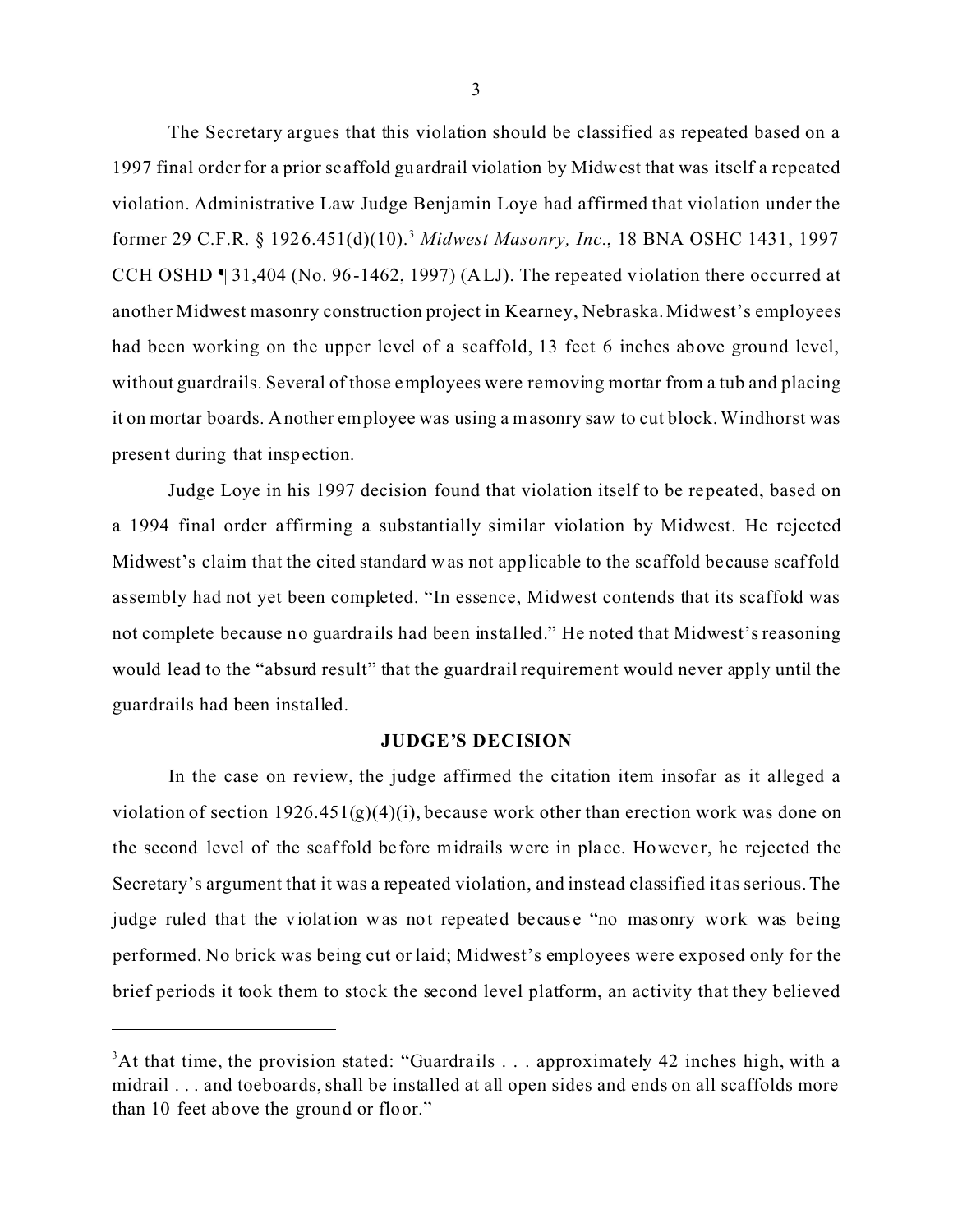was part of the erection process." He stated that he could not "find that the earlier violation placed Midwest on notice that the Secretary's interpretation of 'erection' would not include stocking and enclosing scaffolding." He further found that "Midwest believed, in good faith, that its practices conformed to the requirements of the cited standard." The judge concluded that the cited violation was not substantially similar to the violation affirmed in 1997 and thus not repeated. He classified it as se rious and assessed a reduced penalty of \$100.

## **DISCUSSION**

The merits of the violation are not on review. The only issues before us are the classific ation and pena lty.

#### **A. Repeat Classification**

"A violation is repeated under section 17(a) of the Act [29 U.S.C.  $\S 666(a)$ ], if, at the time of the alleged repeated violation, there was a Commission final order against the same employer for a substantially similar violation." *Potlatch Corp.*, 7 BNA OSHC 1061, 1063, 1979 CCH OSHD ¶ 23,294, p. 28,171 (No. 16183, 1979). The Secretary may establish a prima facie case that a violation is repeated by showing that the two violations were of the same standard, or if they were not, that they otherwise were substantially similar. *Id.* ("substantially similar" test explained, with illustration that permitting use of unguarded scaffold for two different projects -- such as construction work the first time, and replacing light bulbs the second time -- could result in repeated violation under two entirely different standards). *See J. L. Foti Construction v. OSHRC*, 687 F.2d 853, 857 (6th Cir. 1982) (Commission's test in *Potlatch* that repeated violation may be based on "substantially similar" violations of different standards upheld as "reasonable").<sup>4</sup>

<sup>4</sup> *See also John R. Jurgensen Co.*, 12 BNA OSHC 1889, 1893, 1986-87 CCH OSHD ¶ 27,641, pp. 35,968-69 (No. 83-1224, 1986) (failure to protect employees from cave-in hazards under standard dealing with "unstable or soft" soil was substantially similar to failure to protect employees from same hazards under different standard dealing with "hard or compact" soil); *Farmers Cooperative Grain and Supply Co.*, 10 BNA OSHC 2086, 2089, 1982 CCH OSHD ¶ 26,301, p. 33,263 (No. 79-1177, 1982) (prior and subsequent exposure (continued...)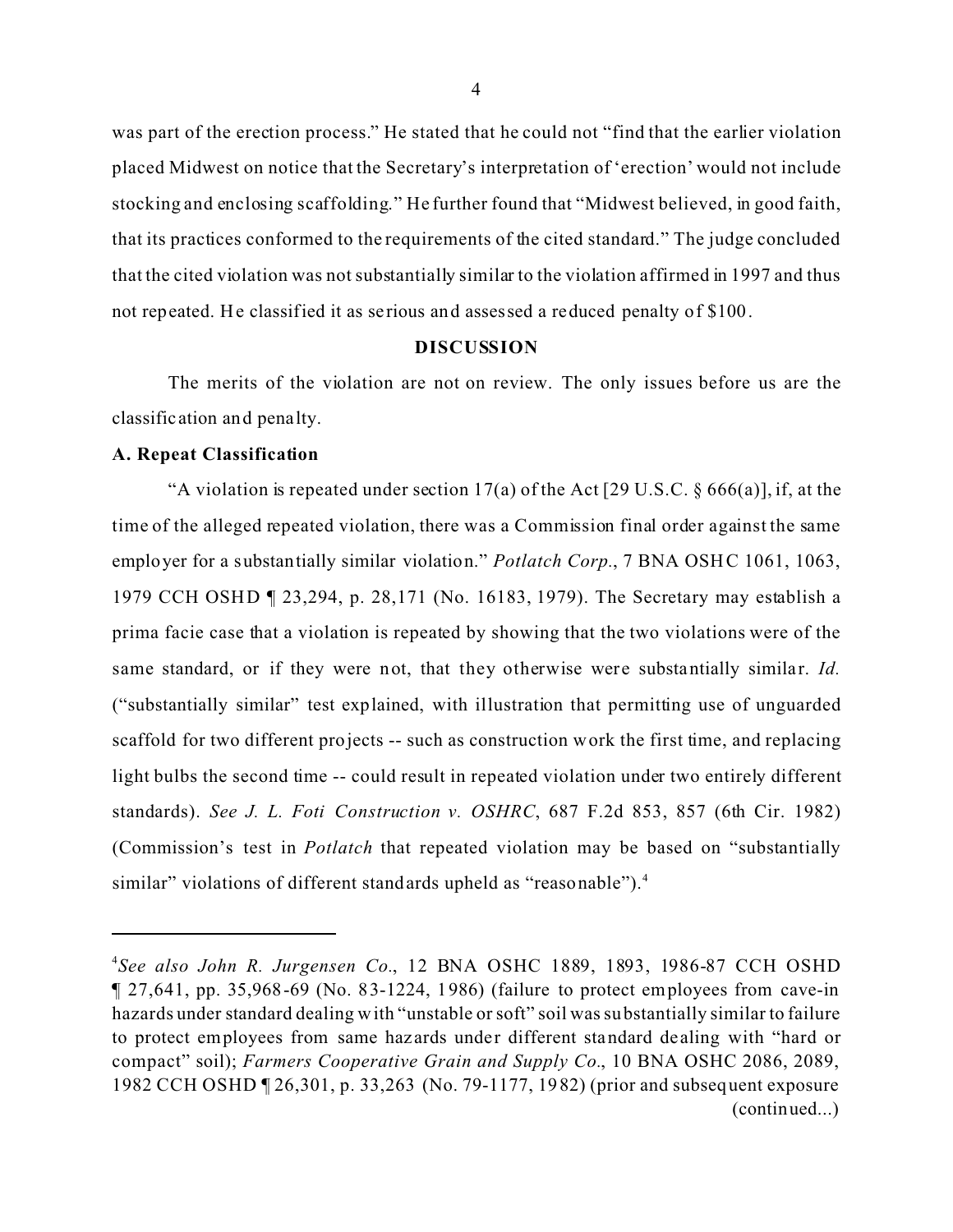The language of the standard cited here is somewhat different from the one Midwest violated in the 1997 case, but it is the successor standard to that one, and both standards require midrails on scaffolds more than ten feet above a lower level. *See Final Rule: Safety Standards for Scaffolds Used in the Construction Industry*, 61 Fed. Reg. 46,026, 46,027 (1996). We need not decide here whether they are different standards. We will treat them as different for purposes of deciding this case.

"[T]he principal fac tor in determining whether a violation is repeated is whether the two violations resulted in substantially similar hazards." *Amerisig Southeast, Inc.*, 17 BNA OSHC 1659, 1661, 1995-97 CCH OSHD ¶ 31,081, p. 43,364 (No. 93-1429, 1996), *aff'd without published opinion*, 117 F.3d 1433 (11th Cir. 1997). Here, the hazards created by the prior and current violations are the same -- fall hazards from scaffolds due to lack of required safety railings. *See Superior Elec. Co.*, 17 BNA OSHC 1635, 1638, 1995-97 CCH OSHD ¶ 31,060, p. 43,323 (No. 91-1597, 1996) (installing guardrails without midrails on work platform resulted in same hazard as installing no guardrails at all), *rev'd on other grounds without published opinion*, 124 F.3d 199 (6th Cir. 1997); *Automatic Sprinkler Corp. of America*, 8 BNA OSHC 1384, 1389-90, 1980 CCH OSHD ¶ 24,495, p. 29,928 (No. 76-5089, 1980) (minor factual distinc tions do not make sca ffold gua rdrail violations dissimilar --same hazards exist in all instances). *Compare Monitor Constr. Co.*, 16 BNA OSHC 1589, 1594, 1993-95 CCH OSHD ¶ 30,338, p. 41,826 (No. 91-1807, 1994) (hidden hazard of f alling into manhole when its cover breaks or shifts not substantially similar to obvious and routine hazard of stumbling into beam trough).

 $4$ (...continued)

of employees to fire and explosion hazards due to exc essive grain dust accumulations in grain elevator were repeated violations, even though first violation was of general duty clause and second violation was of standard). *Cf. GEM Industrial, Inc.* 17 BNA OSHC 1861, 1866, 1995-97 CCH OSHD ¶ 31,197, p. 43,691 (No. 93-1122, 1996) (evidence regarding hazards and means of abating prior General Duty Clause violation too limited to conclude that it was substantially similar to violation of standard requiring ironworkers to use fall arrest system.)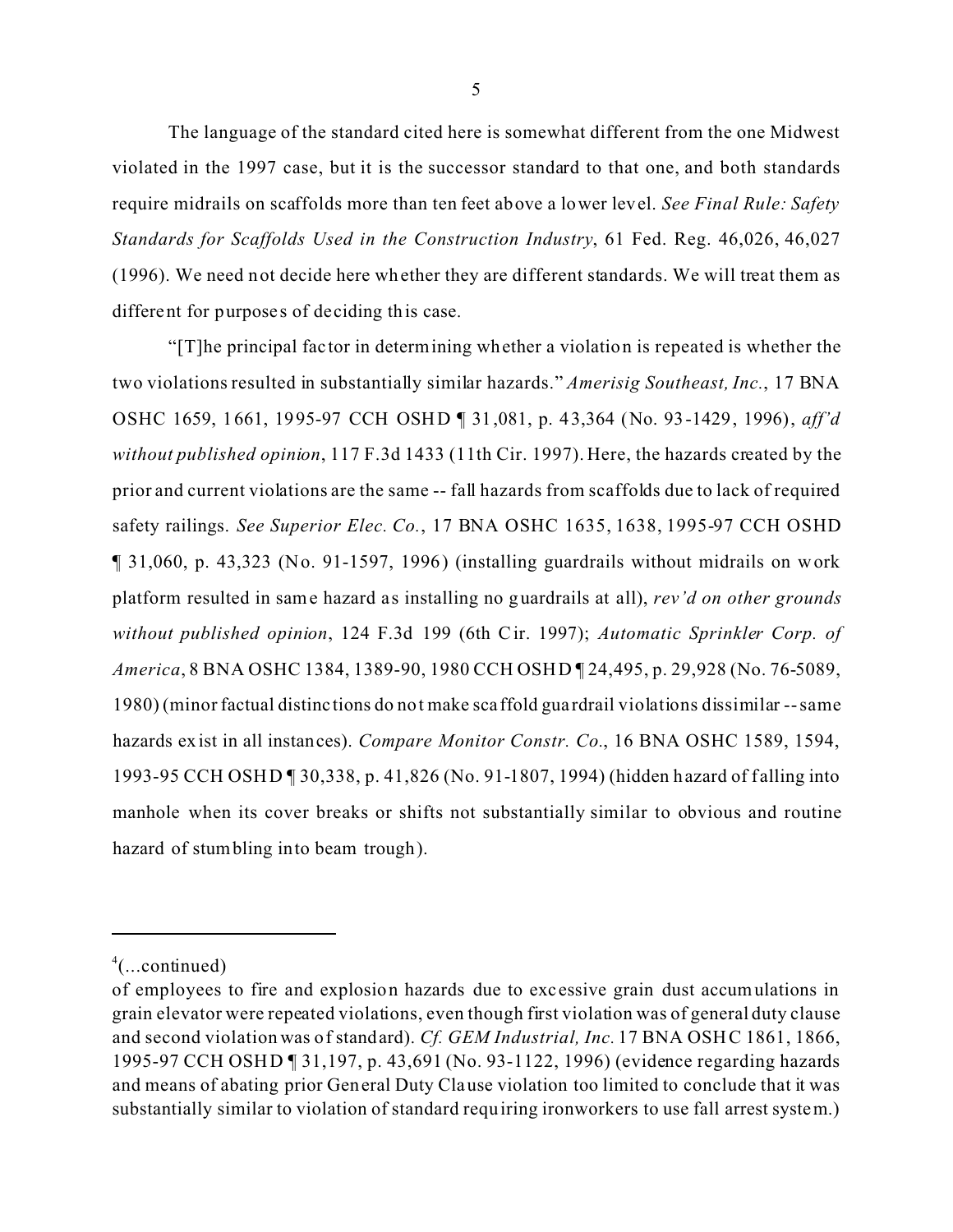"Under *Potlatch*, circumstances such as the geographical proximity of the violations, the commonality of supervisory control over the violative condition, and the time lapse between the violations bear only on the size of the penalty to be assessed, not on the 'repeated' character of the infractions." *J. L. Foti*, 687 F.2d at 857. "Factors such as the employer's attitude . . . were declared irrelevant, how ever, to the substantial similarity of the past and present violations." *Bunge v. Sec'y of Labor*, 638 F.2d 831, 837 (5th Cir. 1981). Further, contrary to Midwest's arguments, the surrounding circumstances here are almost indistinguishable from those at issue in 1997. Both cases involve missing safety railings on brickmasons' scaffolds, at the same approximate height. In both cases the exposure involved laborers ("tenders") who were doing work preparatory to the masons' work. The required abatement in the two cases -- installation of a proper guardrail -- is identical. The only difference is that here the employees were *placing* a masonry saw, mud board, and other materials on a platform, whereas in the prior case they were *using* a masonry saw, mud board, and other materials on a platform. The hazards, however, are the same and we find, based on the foregoing, that the current violation is substantially similar to the repeated violation affirmed in 1997. Thus, we affirm the current violation as repeated.<sup>5</sup>

Midwest argues against the repeated classification on the ground that it lacked notice that the cited conditions violated the standard. Midwest claims its lack of notice is corroborated by the judge's finding that "Midwest believed, in good faith, that its practices conformed to the requirements of the cited standard." To the extent that Midwest contends

<sup>&</sup>lt;sup>5</sup>Midwest argued in its cross-petition for review (that was untimely filed, since it was received two days after the period for granting review expired (Rule 91(e) of the Commission's Rules of Procedure, 29 C.F.R. § 2200.91(e))) that the Secretary's three-year rule for citing a violation as repeated is discriminatory, because it measures from the final order date or final abatement date, rather than the citation date. Midwest did not address that argument in its review brief, however, even though the Commission's briefing notice was broadly worded. We therefore deem the argument abandoned by Midwest, and we need not address it. *See Ragnar Benson, Inc.*, 18 BNA OSHC 1937, 1938, 1999 CCH OSHD ¶ 31,932, p. 47,371 (No. 97-1676, 1999) ("[t]he Commission need not review an issue abandoned by a party").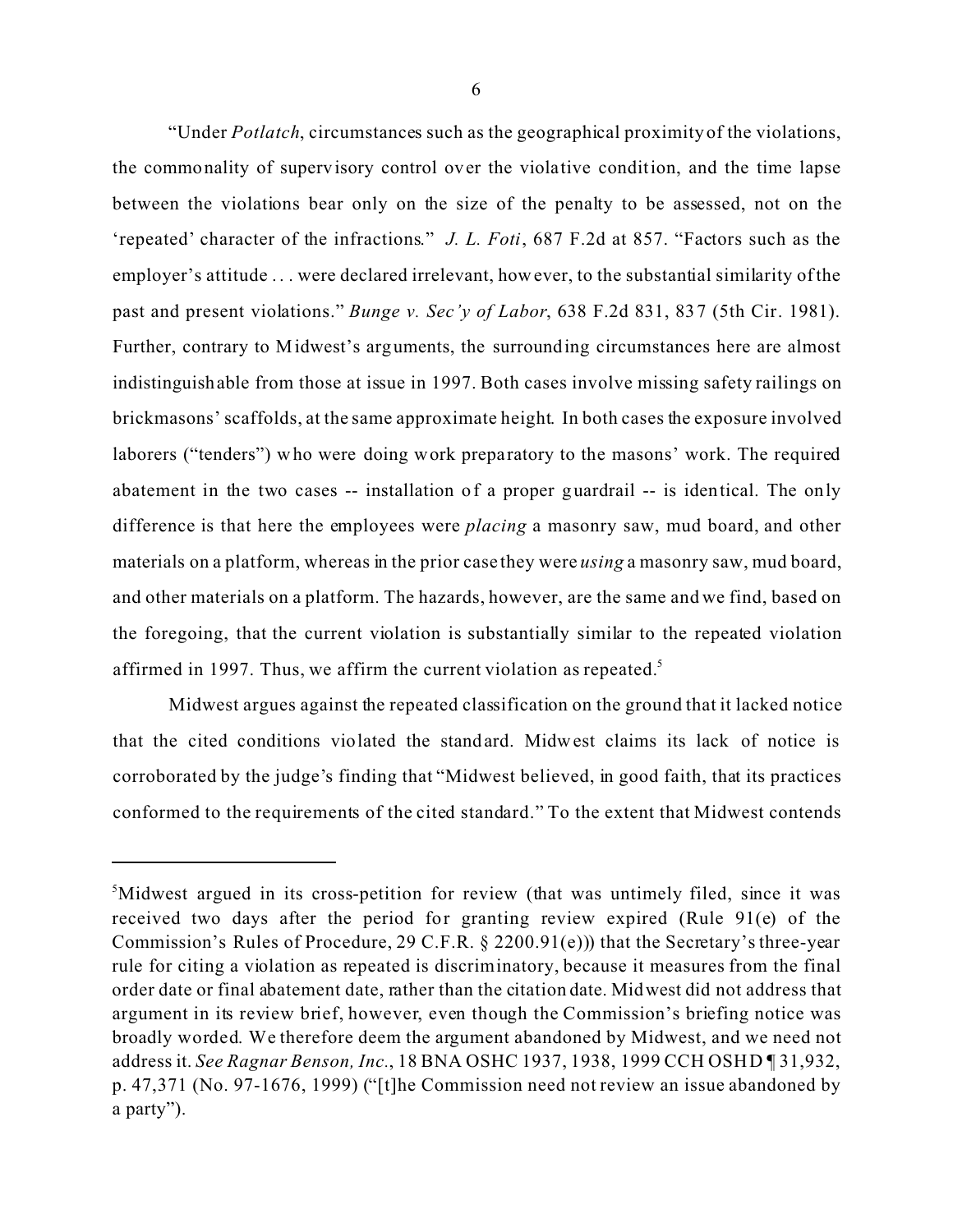it lacked fair notice of the cited requirement, the issue bears on the existence of the underlying violation. *See, e.g., Sec'y of Labor v. OSHRC (CF & I Steel Corp.)*, 941 F.2d 1051, 1058 (10th Cir. 1991) (resolution of whether violation occurred turns on whether employer had fair notice of Secretary's reasonable interpretation of cited standard); *Brock v. L. R. Willson & Sons, Inc.*, 773 F.2d 1377, 1387 (D.C. Cir. 1985) (standard is enforceable where it is sufficient to put employer on notice of proscribed conduct); *National Industrial Constructors, Inc. v. OSHRC*, 583 F.2d 1048, 1054 (8th Cir. 1978) (same). However, the underlying violation is not on review here. <sup>6</sup> Once the underlying violation is established, the employer's alleged good faith belief does not negate the classification of a violation as repeated. *See Jersey Steel Erectors*, 16 BNA OSHC 1162, 1168, 1993-95 CCH OSHD ¶ 30,041, p. 41,221 (No. 90-1307, 1993), *aff'd without published opinion*, 19 F.3d 643 (3d Cir. 1994) (once existence of violation is established, "an employer's inadequate attempts to comply are not relevant to whether a violation was repeated").<sup>7</sup>

To the extent that Midwest contends that it lacked fair notice of the "substantial similarity" of the hazards, we find that its argument is without merit. Midwest fails to take into account that the 1997 decision expressly adopted the Secretary's position "that assembly is complete, and the standard applicable once employees begin working from the scaffol7-

<sup>6</sup> In any event, as discussed below, we find that Midwest had fair notice of the cited requirement from several sources -- the standard, its preamble, and the 1997 decision. *Cf., e.g., Ed Taylor Constr. Co. v. OSHRC*, 938 F.2d 1265, 1272 (11th Cir. 1991) ("[w]hether or not employers are in fact aware of each OSHA regulation and fully understand it, they are charged with this knowledge and are responsible for compliance. . . . It is no defense that they did not understand the reasonable interpretation of a regulation.")

<sup>&</sup>lt;sup>7</sup>Even if good faith were an appropriate consideration here, the judge did not provide a factual basis for his conclusion with respect to good faith. Furthermore, we note that Midwest's asserted belief that stocking the scaffold "was a prerequisite to enclosing it, and enclosing it was clearly a part of the erection proc ess," is belied by Christensen's affidavit acknowledging that Midwest stocked the platform with mortar *after* enclosing the scaffold with plastic.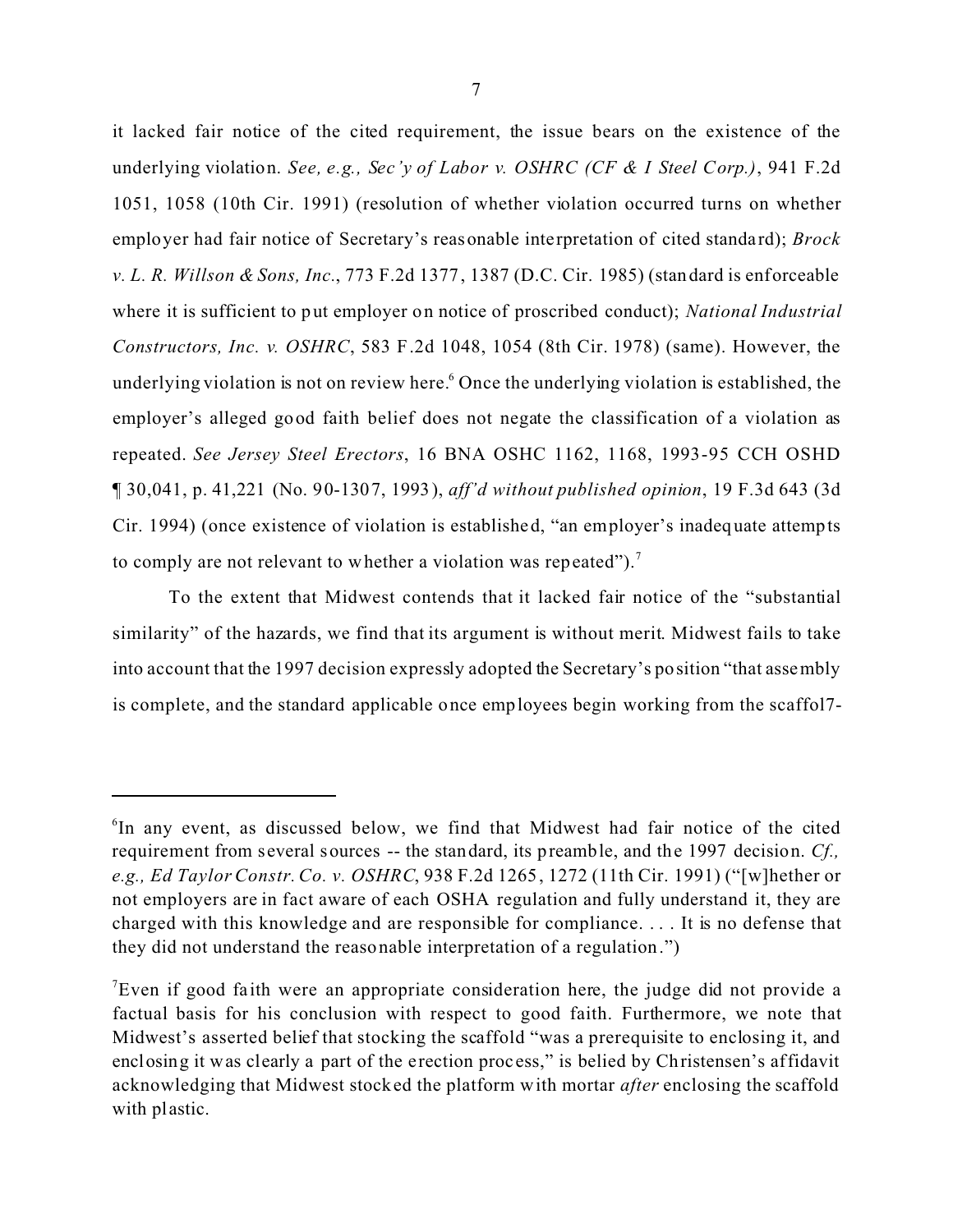ding." Although Midwest takes great pains to distinguish between stocking brick and laying brick, they are both "work," and employees performing either activity on the scaffold platform without midrails would be exposed to a fall hazard of over 13 feet.<sup>8</sup> The 1997 decision thus gave Midwest fair notice that guardrails must be installed before the sort of work involved here begins.

In any event, the language of the cited standard clearly requires guardrails before the "scaffold is released for use by employees other than erection/dismantling crews." That provision puts employers on notice that guardrails are required before *any* work other than erection or dismantling is done. The Preamble to the standard clearly confirms that meaning.

In the case of supported scaffolds, installation [of the required guardrails] must occur before employees are permitted to *work* from the scaffold. When an employee is on a supported scaffold during the scaffold *erection process*, fall protection is covered by final rule paragraph  $(g)(2)$ .

*Final Rule: Safety Standards for Scaffolds Used in the Construction Industry*, 61 Fed. Reg. 46,026 (1996) (emphases added).<sup>9</sup> (The scaffold here was a "supported scaffold." *See* section 1926.450(b).)

For the reasons above, we find the violation repeated.

<sup>&</sup>lt;sup>8</sup>The definition of a "scaffold" at 29 C.F.R. § 1926.450(b) does not distinguish between types of work done on it. Rather, the definition provide s that a scaffold's use is "for *supporting*  employees or materials, or both." (Emphasis added.)

<sup>&</sup>lt;sup>9</sup>In addition, paragraph (g)(2) provides that, even if an employer were still in the erection process, which Midwest was not here, it would be required "to provide fall protection for employees erecting or dismantling supported scaffolds where the installation and use of such protection is feasible and does not create a greater hazard." (The judge found that fall protection was feasible here. Midwest does not question that ruling, and has not suggested that compliance might have created hazards of its own.)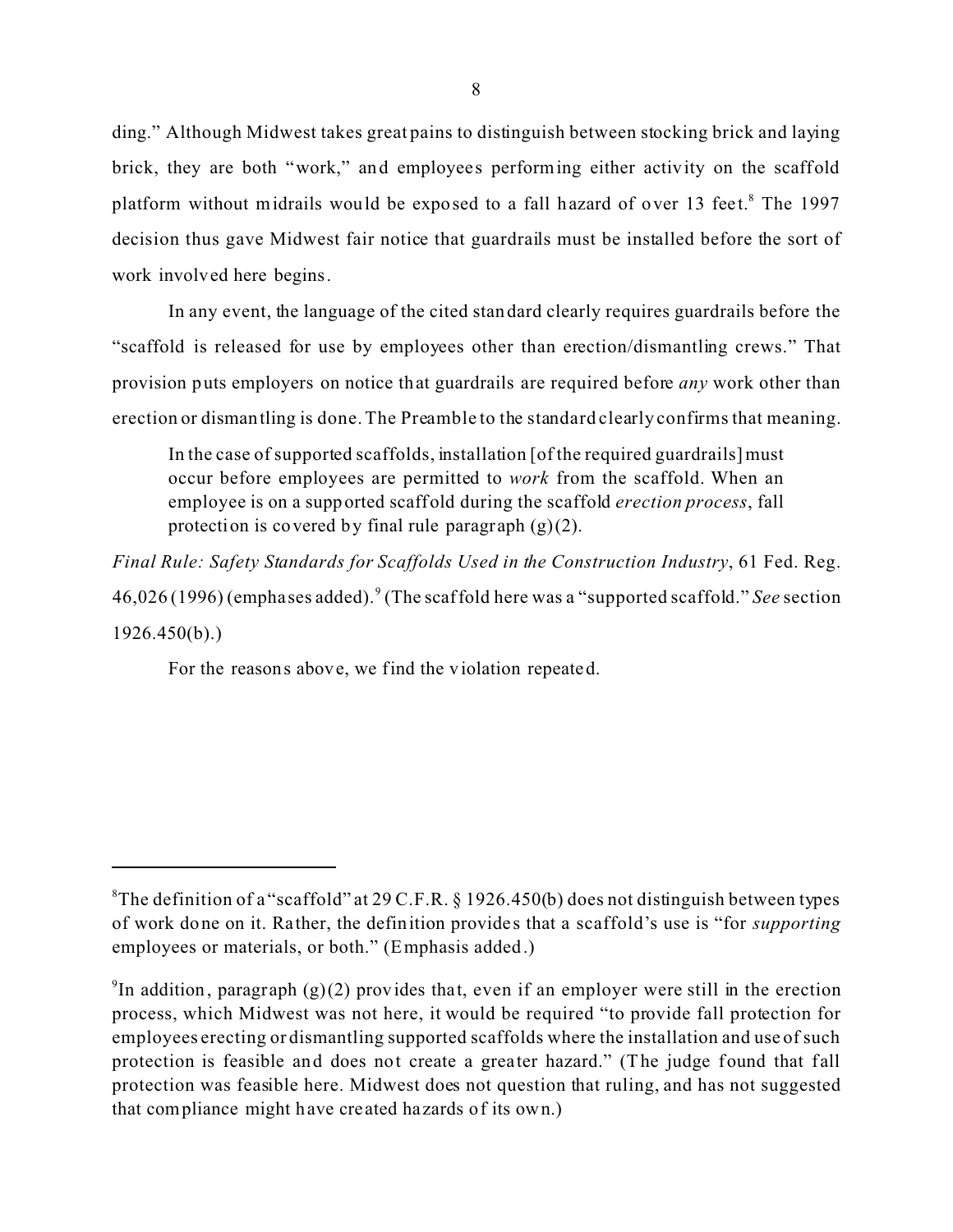## **B. Penalty**

Under the Act, the Commission must give "due consideration . . . to the appropriateness of the penalty with respect to the size of the business of the employer being charged, the gravity of the violation, the good faith of the employer, and the history of previous violations." 29 U.S.C. § 666(j). Midwest was a relatively small employer, employing 20 to 30 people in winter and 30 to 50 the rest of the year. It had an aggravated history of scaffold violations, however. The scaffold guardrail violation affirmed in 1997 was itself a repeated violation. Also, another repeated violation was affirmed in that 1997 decision for lack of safe acce ss to a scaffold.

The gravity of the current violation is moderate, because the fall distance here was about 13 feet 4 inches, and only the midrails were missing. There was no testimony as to how long the employees' exposure continued. On the other hand, we agree with the Secretary that no credit for good faith is due.

The Secretary proposed a penalty of \$5,000. Given Midwest's aggravated history of scaffold guardrail violations, and the ineffectiveness of the \$1,250 penalty it received in 1997 for a substantially similar violation, we find that a penalty of \$5,000 is appropriate. *See, e.g., Centex-Rooney Constr. Co.*, 16 BNA OSHC 2127, 2130-31, 1993-95 CCH OSHD ¶ 30,621, pp. 42,411-12 (No. 92-851, 1994) (fact that violations were repeated diminishes effect of good safety program and low chance of accident).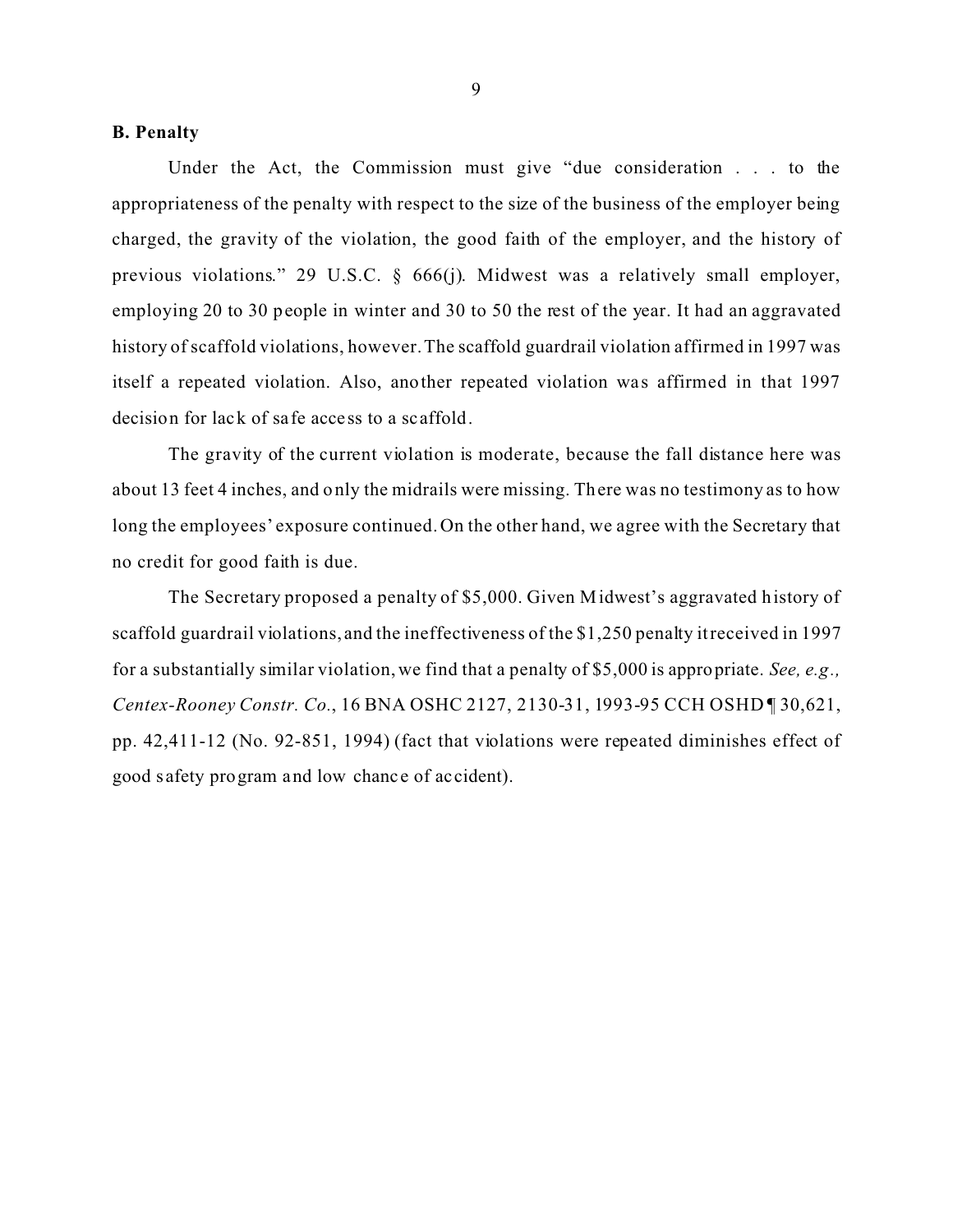## **ORDER**

Thus, we affirm as repeated Midwest's violation of 29 C.F.R. § 1926.451(g)(4)(i), and we assess a penalty of \$5,000 for that violation.

SO ORDERED.

/s/ Thomasina V . Rogers Chairman

/s/ Ross Eisenbrey Commissioner

Dated: September 7, 2001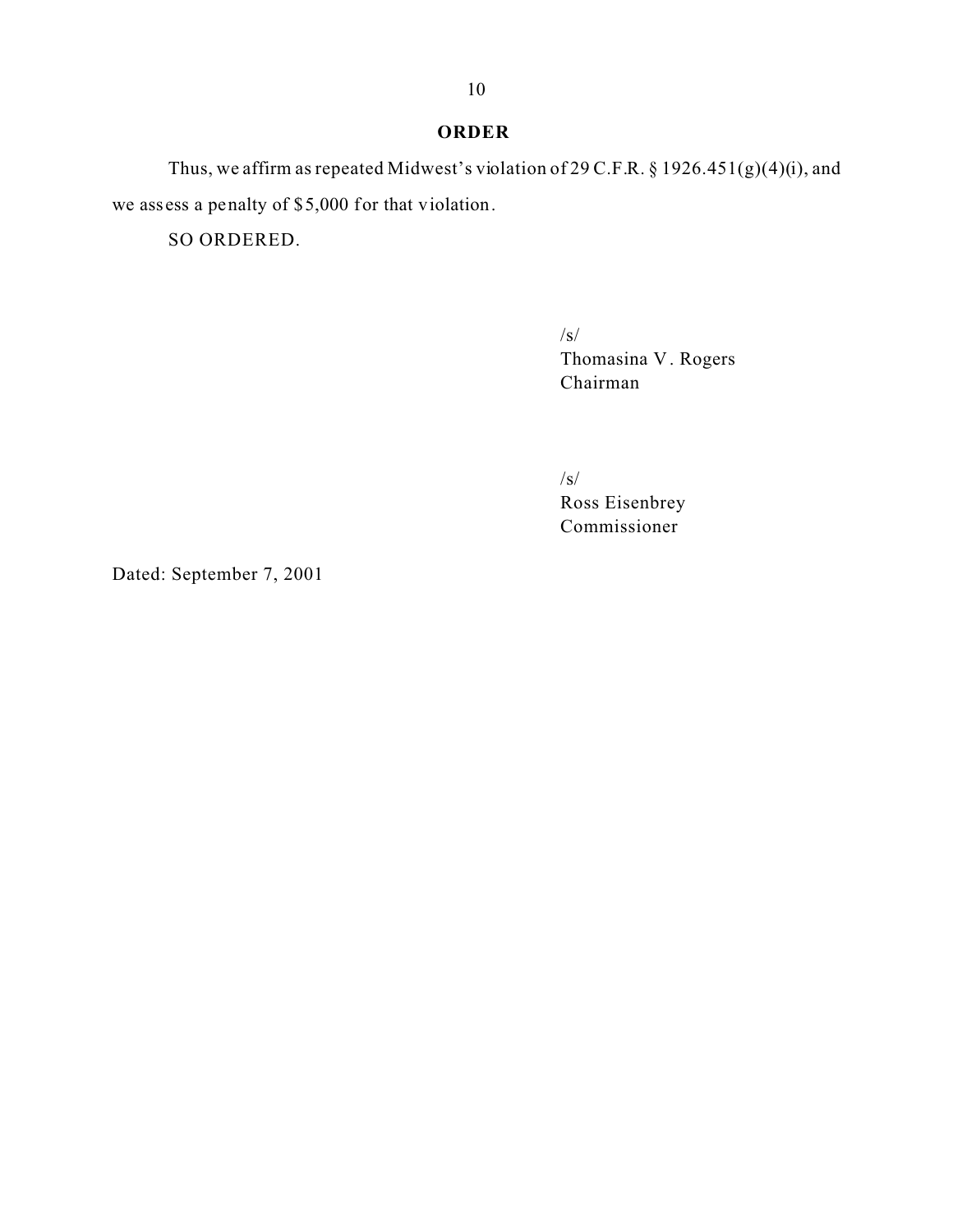## SECRETARY OF LABOR,

Comp lainant,

v.

#### OSHRC DOCKET NO. 00-0322

MIDWEST MASONRY, and its successors,

Respon dent.

#### APPEARANCES:

For the Co mplainant: Oscar L. Hampton, III, Esq., Office of the Solicitor, U.S. Department of Labor, Kansas City, Missouri

For the Re sponde nt: Dean G. Kratz, Esq., McG rath, North, Mullin and Kratz, PC, Omaha, Nebraska

Before: Administrative Law Judge: Stanley M. Schwartz

#### **DECISION AND ORDER**

This proceeding arises under the Occupational Safety and Health Act of 1970 (29 U.S.C. Section 651 *et seq.*; hereafter called the "Act").

Respondent, Midwest Masonry, and its successors (Midwest), at all times relevant to this action maintained a place of business at the University of Nebraska, Kearney West Campus, Kearney, Nebraska, where it was engaged in bricklaying. Respondent admits it is an employer engaged in a business affecting commerce and is subject to the requirements of the Act.

On December 10-15, 1999 the Occupational Safety and Health Administration (OSHA) conducted an inspection of Midwest's Kearney work site. As a result of that inspection, Midwest was issued citations alleging violations of the Act together with proposed penalties. By filing a timely notice of contest Midwest brought this proceeding before the Occupational Safety and Health Review Commission (Commission).

On May 25, 2000, a hearing was held in Omaha, Nebraska. The parties have submitted briefs on the issues and this matter is ready for disposition.

## **Alleged Violations**

Repeat citation 1, item 1 alleges:

29 CFR 1926.451(g)(4)(i): Midwest Masonry - Utilizing a scaffold without the use of a complete guardrail system. The contractor was using cross braces for a top rail but the guarding system lacked a mid rail.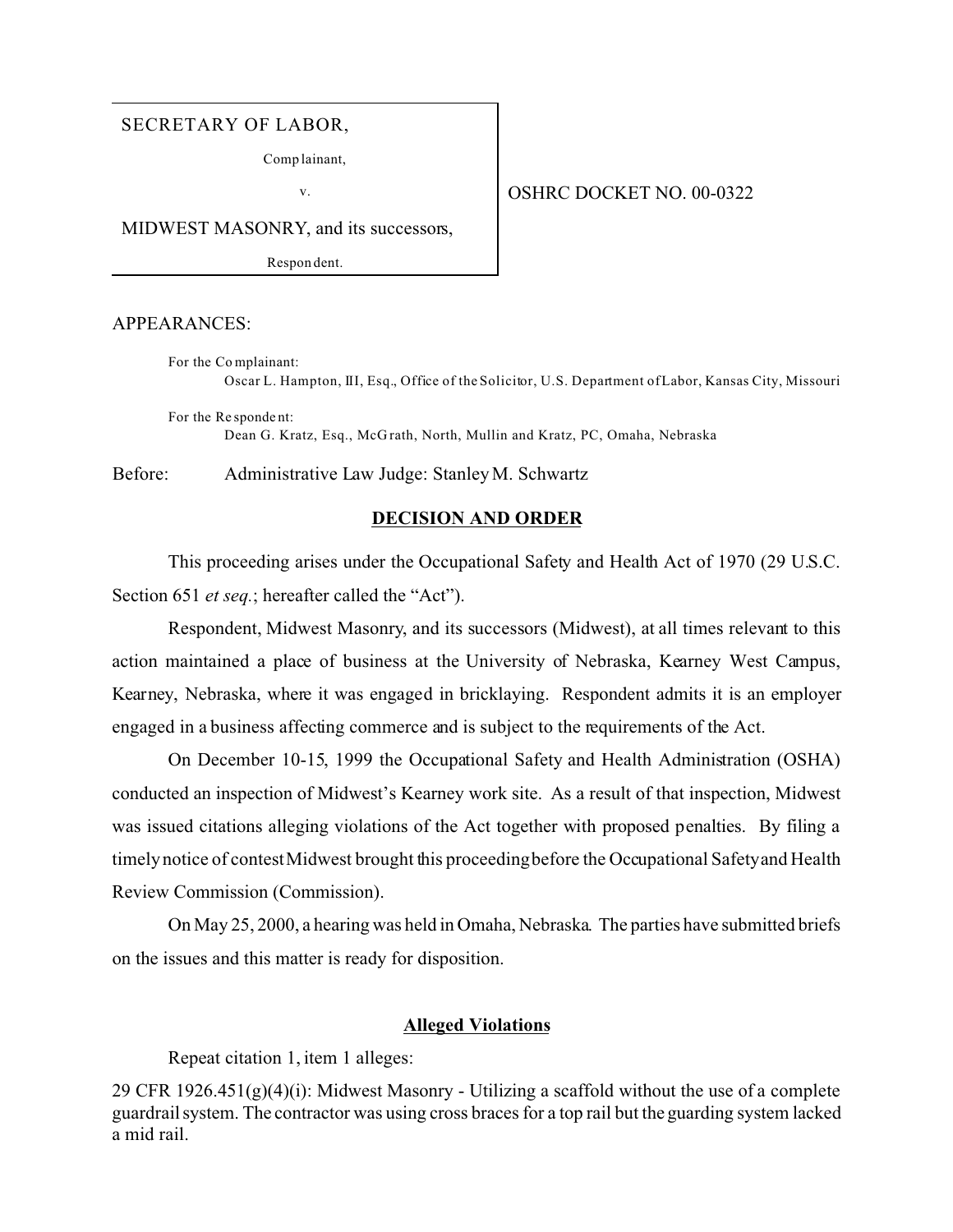The cited standard provides:

§1926.451(g) *Fall protection.* (i) Each employee on a scaffold more than 10 feet (3.1 m) above a lower level shall be protected from falling to that lower level.. . .

\* \* \*

(i) Guardrail systems shall be installed along all open sides and ends of platforms. Guardrail systems shall be installed before the scaffold is released for use by employees other than erection/dismantling crews.

## *Facts*

OSHA Compliance Officer (CO ) Dean Craig testified that he arrived on Midwest's Kearney work site just before 11:30 a.m., December 10, 1999, at which time he observed and videotaped Midwest's scaffolding (Tr. 22, 32-33; Exh. C-1). Craig testified that the first level of the scaffold was 6 feet, 10 inches above the ground (Tr. 42). An outrigger extended between the scaffolding and the building being bricked (Tr. 41-42). The second scaffold level was 6 feet, 6 inches above the first platform, 13 feet, 4 inches above the ground (Tr. 43). CO Craig testified that the second tier of the scaffold was guarded with cross bracing that intersected approximately42 inches above the platform (Tr. 48). Craig testified that, according to OSHA  $\S 1926.451(g)(4)(xy)$ , cross bracing 42 inches high could be substituted for the top rail of a guardrail system (Tr. 47). To comply with subparagraph  $451(g)(4)$ , however, a guardrail system must also include a midrail at 22 inches above the scaffold platform (Tr. 48). Craig stated that there were no midrails on any of Midwest's scaffolding (Tr. 49).

Craig admitted that no one was laying brick on the scaffolding at the time of the OSHA inspection; however, he concluded that Midwest employees had been working from the second level of the scaffold. Craig based his conclusion on the presence of bundles of bricks on the second level platform; he noted that the bands around some of the bundles had been broken (Tr. 34, 36). Craig also observed a masonry saw, a mud board and a pair of coveralls on the second level (Tr. 35, 40, 44; Exh. C-1).

CO Craig testified that he interviewed Midwest employees including Martin Christensen, who also provided a written statement (Tr. 26, 61, Exh. C-2). In his written statement, Christensen stated that work on the first level of scaffolding began on the  $5<sup>th</sup>$  or  $6<sup>th</sup>$  of December (Exh. C-2, p. 1). Christensen stated that on December 9, brick was laid from the outrigger above the first level (Exh. C-2, p. 2). He indicated that once the brick had been laid up to the outrigger they began erection of the second and third scaffold level(Exh. 2, p. 3). When CO Craig arrived on the job site on December 10, they had finished the second level frames, planked the platform and stocked it, and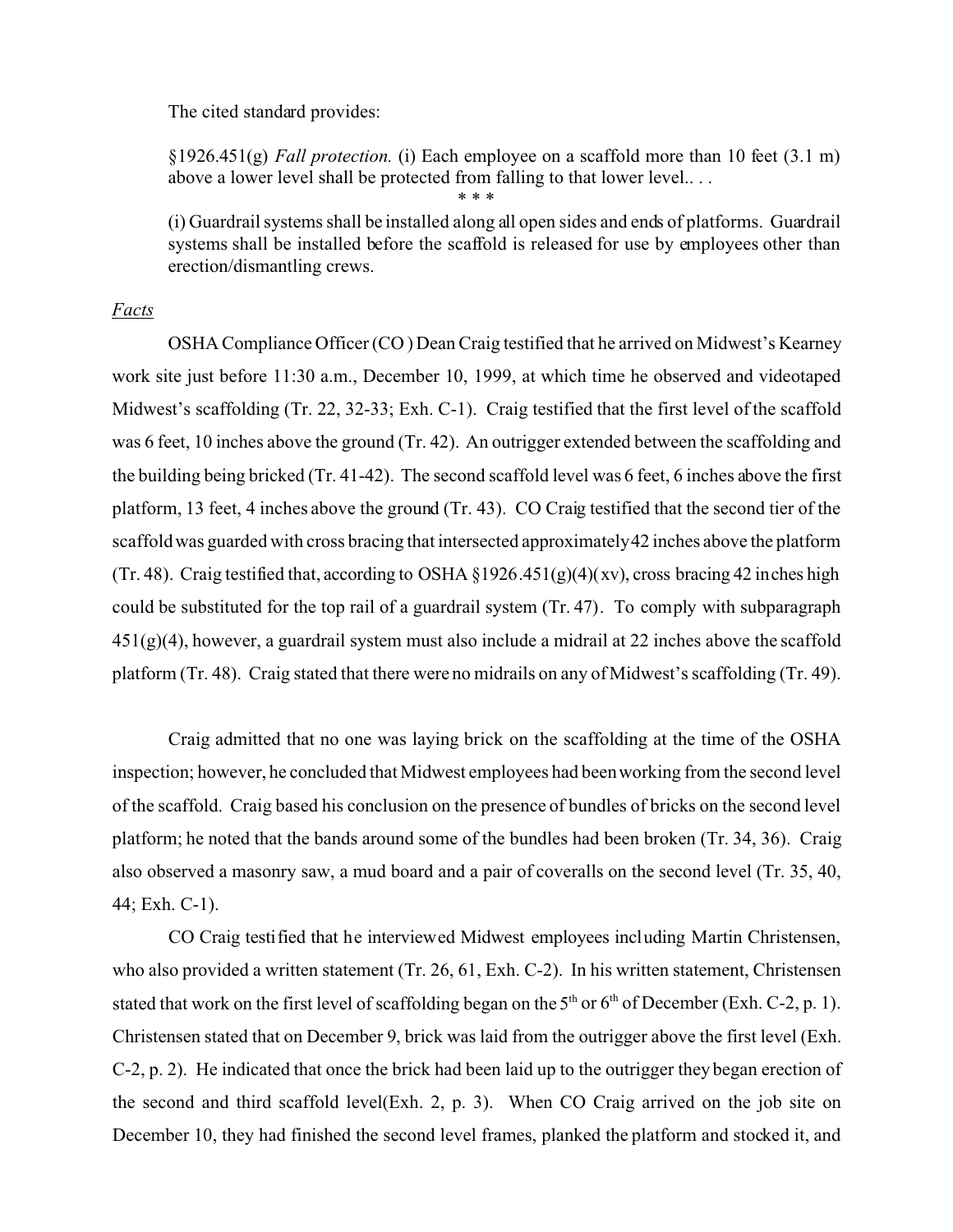were working on the third level planking (Exh. C-2, p. 4). It was Christensen's contention that, in the winter, during the erection process, platforms are stocked with bricks and equipment before work begins, so the scaffolding can be encased in plastic and heated before the masons begin working.<sup>10</sup> (Exh. C-2, p. 3, R-2; *See also,* testimony of Doug Windhorst, Tr. 225-27).

Christensen further maintained that no brick had been placed from the second level (Exh. C-2, p. 4). The brick, mudboard, masonry saw and coveralls had been placed on the second level in anticipation of its enclosure in plastic, which would limit access to the scaffold platform (Exh. C-2, p.3). The plastic bands on the brick had been broken during their placement, by forklift, on the second level platform (Exh. C-2, p. 3). However, Doug Windhorst, Midwest's president, admitted that employees stocking the second level platform worked at the perimeter (Tr. 234, 240). Windhorst knew there were no midrails in place during this process (Tr. 223). According to Windhorst, midrails were installed immediately following the inspection (Tr. 246).

## *Discussion*

**Erection.** The central issue raised by Respondent is that the cited standard was not applicable to its operation because the cited scaffold was still being erected and had not been released for use by employees other than the erection crew.

Christensen was the only witness with first hand knowledge of the work being done on the site at the time of the inspection, and this judge credits his statement to the effect that no brick was laid from the second level. It had, nonetheless, been used by employees other than the erection crew, for purposes unnecessary to the erection process. Though Respondent's counsel argues that it was not necessary for employees to access the second level to place the mud board, masonry saw and coverall there, the videotape shows, and Doug Windhorst admitted at the hearing that Midwest's crew worked at the perimeter of the scaffolding stocking brick. Windhorst admits that brick is not used in the erection of scaffolding (Tr. 233-34).

The Secretary takes the position that "erection" includes only those steps necessary to the installation of structural members and guarding required by OSHA. The Complainant maintains that stocking and enclosure of the scaffolding is *not* necessary to, and, therefore, not part of the erection process. The Secretary's interpretation of "erection" is neither clearly erroneous, nor inconsistent with the regulation itself, and so must be accorded deference. *See, Martin v. OSHRC (CF&I Steel Corp.)*,

<sup>&</sup>lt;sup>10</sup> Doug W indhorst, M idwest's president, conced ed that, in this case, the weather was warm enough that enclosure of the second and third level scaffolds never became necessary  $(Tr. 212, 242, 245)$ .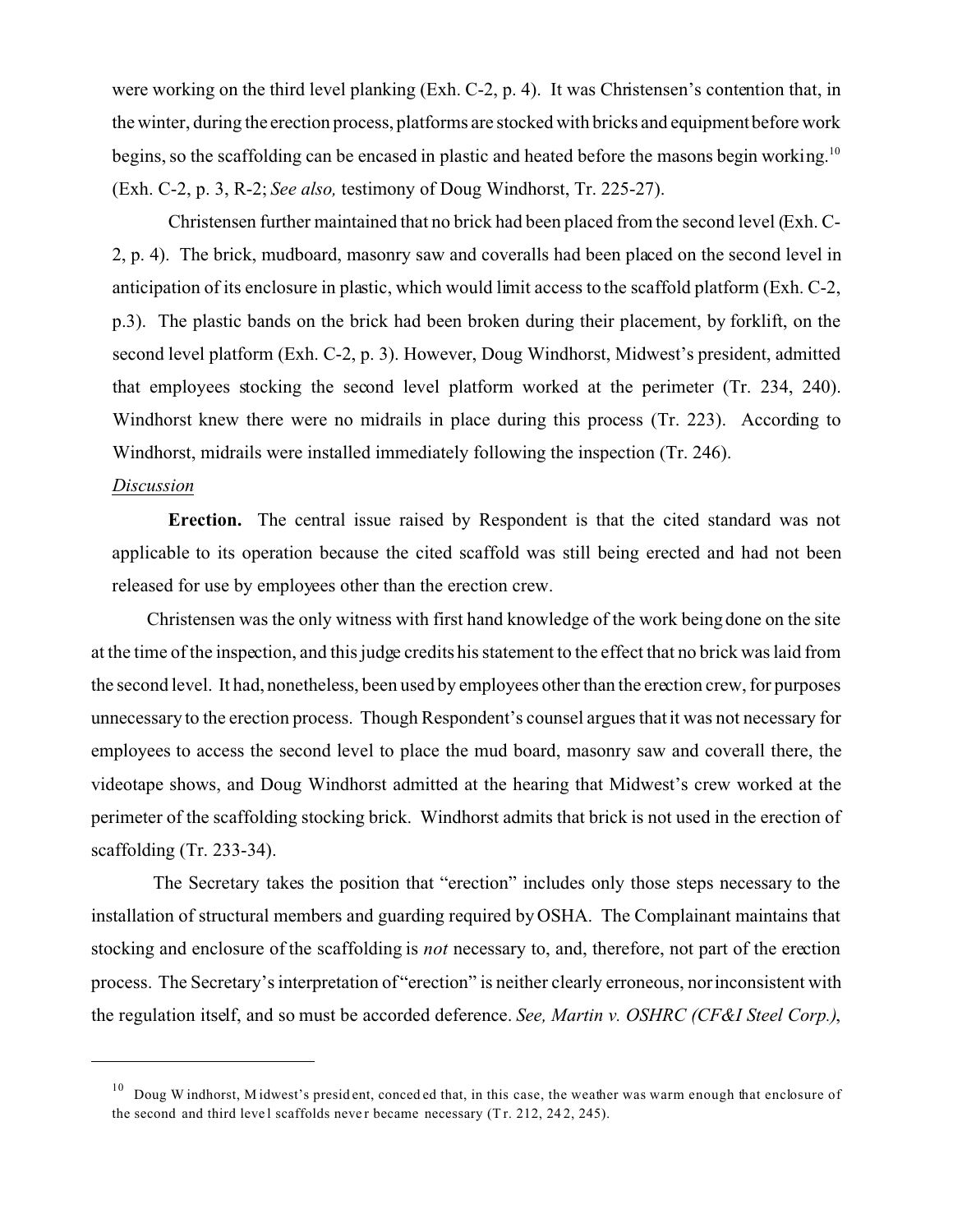111 S.Ct. 1171, 1179 (1991); *Udall v. Tallman*, 380 U.S. 1, at 16, 87 S.Ct. 792, at 801 (1965). Under the Secretary's definition of the term, enclosure of the scaffolding *is* an extra step; it is not part of the erection process. Because Midwest allowed employees to use the incompletely guarded scaffolding to perform work other than erection, *i.e.,* stocking brick and tools, the cited standard was correctly applied. The Secretary has established the cited violation.

**Infeasibility.** Though not specificallypleaded prior to the hearing, it is, in essence, Midwest's argument that it is infeasible to completely erect its scaffolding before the brick is loaded onto the platforms. Windhorst and Christensen's explanation of Midwest's winter scaffold erection procedure is lucid, as well as consistent with the physical evidence observed byCO Craig. It is clear that the brick cannot be stocked after it is enclosed in plastic. This judge appreciates that Midwest anticipated enclosing the second level, and so stocked it, though it later proved unnecessary to enclose that level. What Midwest did not explain, was why *midrails* could not be installed on the otherwise complete scaffolding prior to allowing employees to stock the second level. In its brief, Midwest argues that it would have had to remove the midrails to load brick onto the second level scaffold (Brief of Respondent, p. 30). Midwest did not raise this point either prior or during the hearing, and bases its argument solely on the Complainant's videotape of the scaffold. Midwest maintains that Complainant failed to demonstrate how the bundles of brick could have been loaded onto the second level platform with the midrails in place.

The Commission has held, however, that infeasibility is an affirmative defense. In *Seibel ModernMfg& Welding Corp.*, 15 BNA OSHC 1218, 1991-93 CCH OSHD ¶29,442 (No. 88-821, 1991) the Commission found any employer seeking to be excused from implementing a cited standard's abatement measure has the burden of establishing not only that the prescribed measure is infeasible, but that alternative protective measures were used or that there were no feasible alternative measures. After viewing Complainant's videotape, this judge cannot conclude that the installation of midrails would have prevented the stocking of bricks onto Midwest's work platform. Moreover, Midwest failed to introduce any evidence that alternative protective measures were taken to protect employees engaged in unloading brick.

This judge commends Midwest for taking the extra step of enclosing its scaffolding during cold weather. However, on this record I cannot conclude that it is infeasible to complete the guarding of the otherwise completed scaffold prior to either its stocking and enclosure in plastic. Midwest failed to carry its burden establishing the affirmative defense of infeasibility and the cited violation will be affirmed.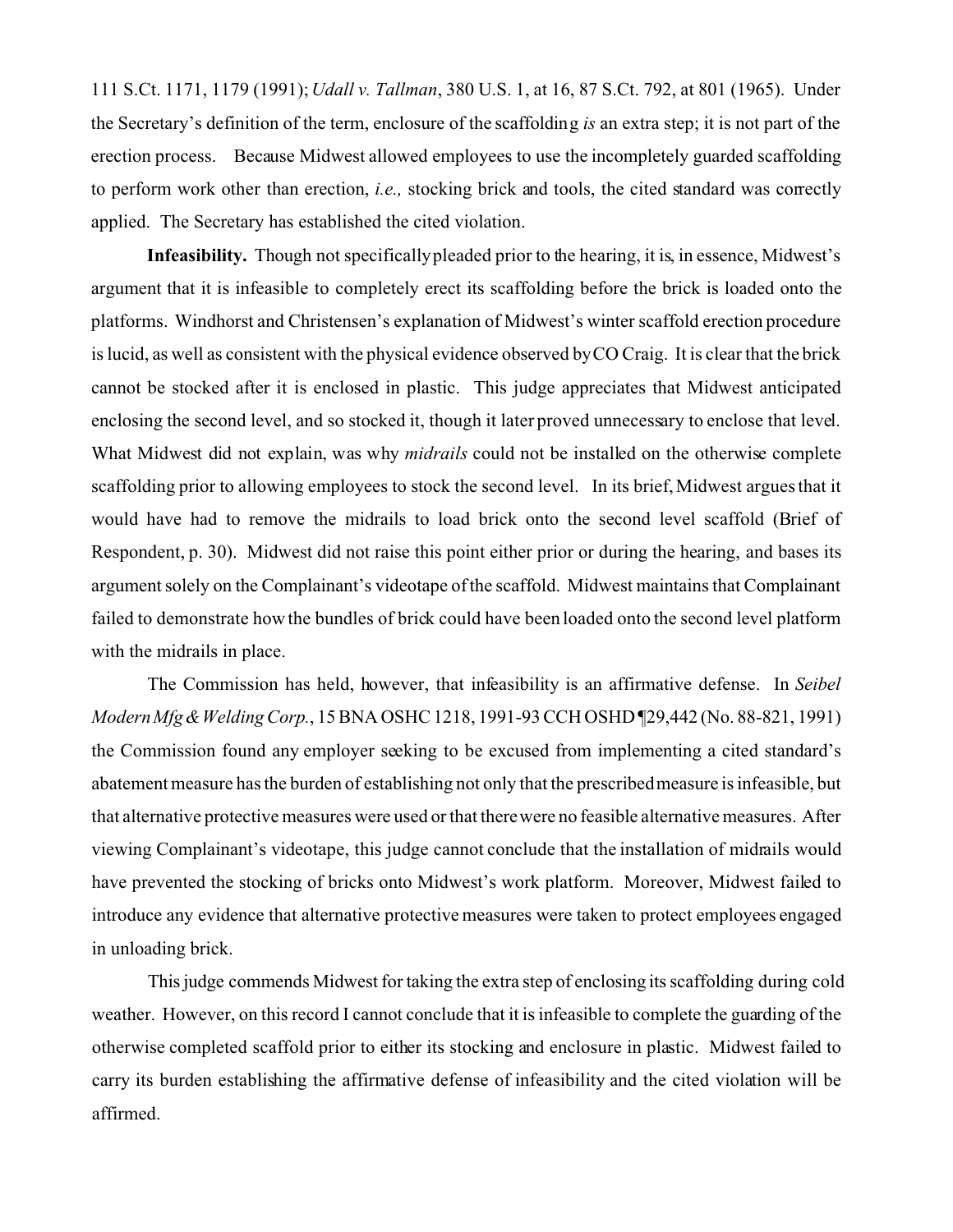## *Classification & Penalty*

**Repeat.** CO Craig testified that the violation was cited as a "repeat" violation, because Midwest was previously cited for a violation of an equivalent standard. As a result of OSHA inspection number  $\#116003997$ , Midwest was cited for a violation of 29 CFR 1926.451(d)(10), which requires that "Guardrails. . .approximately 42 inches high, with a midrail . . .and toeboards shall be installed at all open sides and ends on all scaffolds more than 10 feet above the ground or floor." That citation was affirmed, and became a final order effective September 10, 1997. *Midwest Masonry, Inc.*, 18 BNA OSHC 1431, 1997 CCH OSHD ¶31,404 (No. 96-1462, 1997).

A violation is repeated under section 17(a) of the Act if, at the time of the alleged repeated violation, there was a final order against the same employer for a substantially similar violation. *Potlatch Corporation*, 7 BNA OSHC 1061, 1979 CCH OSHD 123,294 (16,183, 1979).<sup>11</sup> The Secretary has the burden of establishing that two violations are substantially similar. *See, GEM Industrial Inc.,* 17 BNA OSHC 1861, 1996 CCH OSHD ¶31,196 (No. 93-1122, 1996).

Respondent's previous citation arose out of a September 19, 1996 inspection (Exh. J-1), and involved four masons cutting block and moving mortar from mortar tubs to boards for approximately 30 minutes on an unguarded scaffold. That violation placed Midwest on notice of the need to take steps to avoid similar occurrences. *See, Caterpillar, Inc. v. Herman*, 154 F.3d 400 (7th Cir. 1998). However, in this case, no masonry work was being performed. No brick was being cut or laid; Midwest's employees were exposed only for the brief periods it took them to stock the second level platform, an activity that they believed was part of the erection process. While I am constrained to uphold the Secretary's reasonable interpretation of the term "erection," I cannot find that the earlier violation placed Midwest on notice that the Secretary's interpretation of "erection" would not include stocking and enclosing scaffolding. The record establishes that Midwest believed, in good faith, that its practices conformed to the requirements of the cited standard. The cited violation is *not,* therefore, substantially similar, and not "repeated."

**Penalty.** In determining the penalty the Commission is required to give due consideration to the size of the employer, the gravity of the violation and the employer's good faith and history of previous violations. *Nacirema Operating Co*., 1 BNA OSHC 1001, 1972 CCH OSHD ¶15,032 (No.

 $11$  In order to ensure uniformity, the Secretary issues a "repeat" citation only if a citation for a substantially similar violation became a final order within the preceding three years (Field Inspection Reference Manua l CPL 2.1 03). At the hearing, a May 19, 1995 final order affirming a violation of §1926.451(a)(4) was found to fall outside the Secretary's internal guidelines (Tr. 77). That violation is not considered here.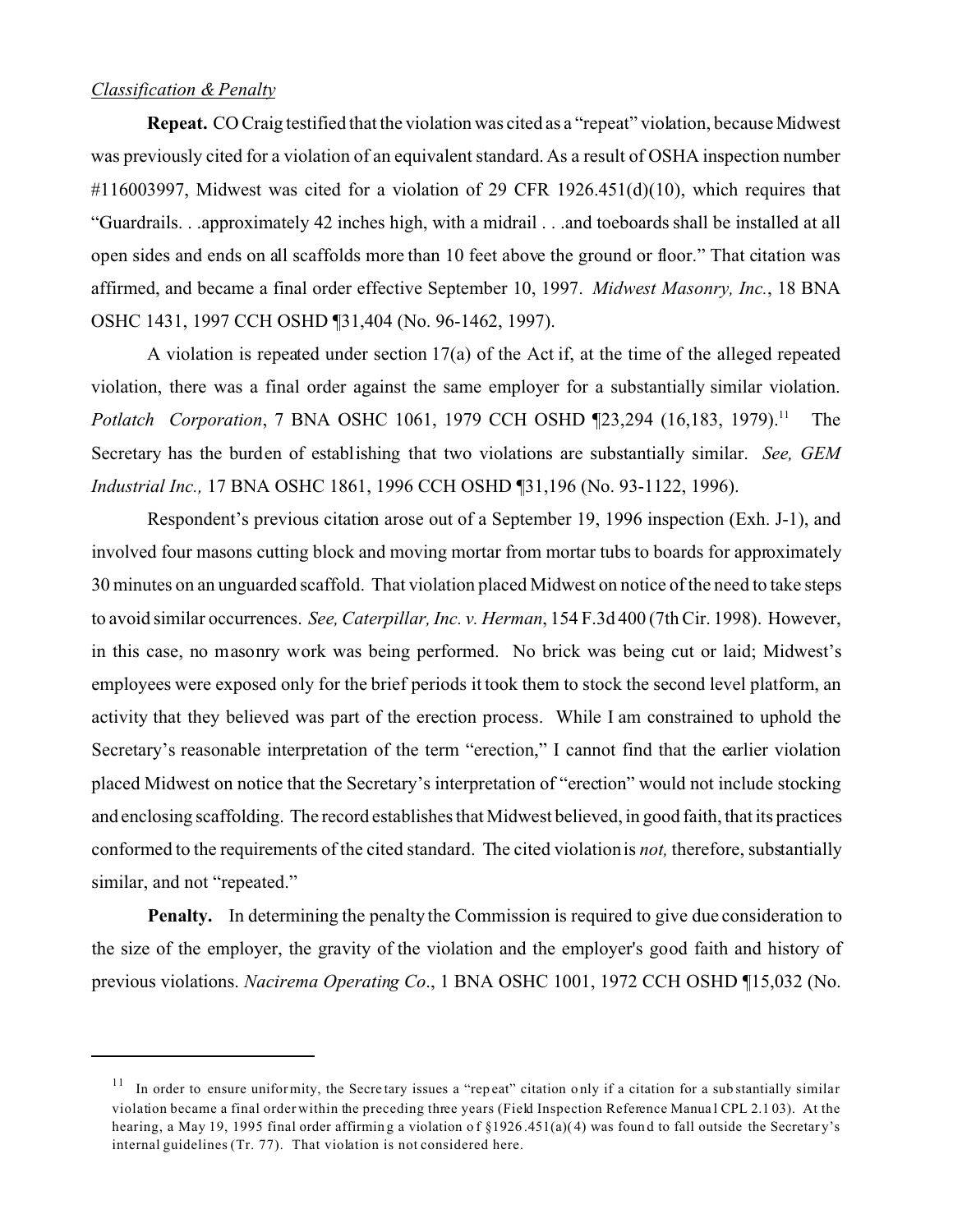4, 1972). Midwest is a small employer. Craig testified that the penalty was adjusted based on the size of the employer (Tr. 76-77). CO Craig gave no credit for history or for good faith because Midwest was cited previously for a violation of a substantially similar violation. As discussed above, the cited violation was not repeated; Midwest acted in good faith. The most recent violation for which Midwest was cited took place more than three years prior to the 1999 inspection.

CO Craig testified that a fall from a height of 13 feet, 4 inches could result in serious injury, ranging from broken bones up to and including death (Tr. 75). The violation is "serious," in that an accident, should it occur, could result in serious injury. However, the Secretary overstates the gravity of the violation.

The gravity of the offense is the principle factor to be considered in determining an appropriate penalty. *Id.* Factors to be considered in determining the gravity of a violation include: (1) the number of employees exposed to the risk of injury; (2) the duration of exposure; (3) the precautions taken against injury, if any; and (4) the degree of probability of occurrence of injury. *Kus-Tum Builders, Inc.*  10 BNA OSHC 1049, 1981 CCH OSHD ¶25,738 (No. 76-2644, 1981). CO Craig stated that he rated the gravity of the violation as high (Tr. 74). There is, however, no direct evidence of exposure in this case; only three Midwest employees were on the site, one of whom drove the fork lift (Exh. 2, p. 2). There is no evidence establishing the duration of the exposure. Because the employees were mainly engaged in offloading the forklift, they would have been aware of their proximity to the edge of the platform. The scaffold was partially guarded with cross bracing, which would have provided some measure of protection. In *Orion Construction, Inc. (Orion),* 18 BNA OSHC 1867, 1999 CCH OSHD ¶31,896 (No. 98-2014, 1999), the Commission found that the gravity of a violation involves not only the number of employees exposed and the duration of exposure, but the *degree* of probability of an accident. In that case, the Commission found that the extremely low probability of an accident occurring justified a penalty assessment of \$100.00 per violation.

Here, as in *Orion,* the extremely low probability of an accident, coupled with the small size of the employer and its good faith attempts to comply with OSHA standards justifies a low penalty; \$100.00 will be assessed.

#### ORDER

1. Citation 1, item 1, alleging violation of §1926.451(g)(4)(i) is AFFIRMED as a "serious" violation, and a penalty of \$100.00 is ASSESSED.

> Stanley M. Schwartz Judge, OSHRC

 $/s/$